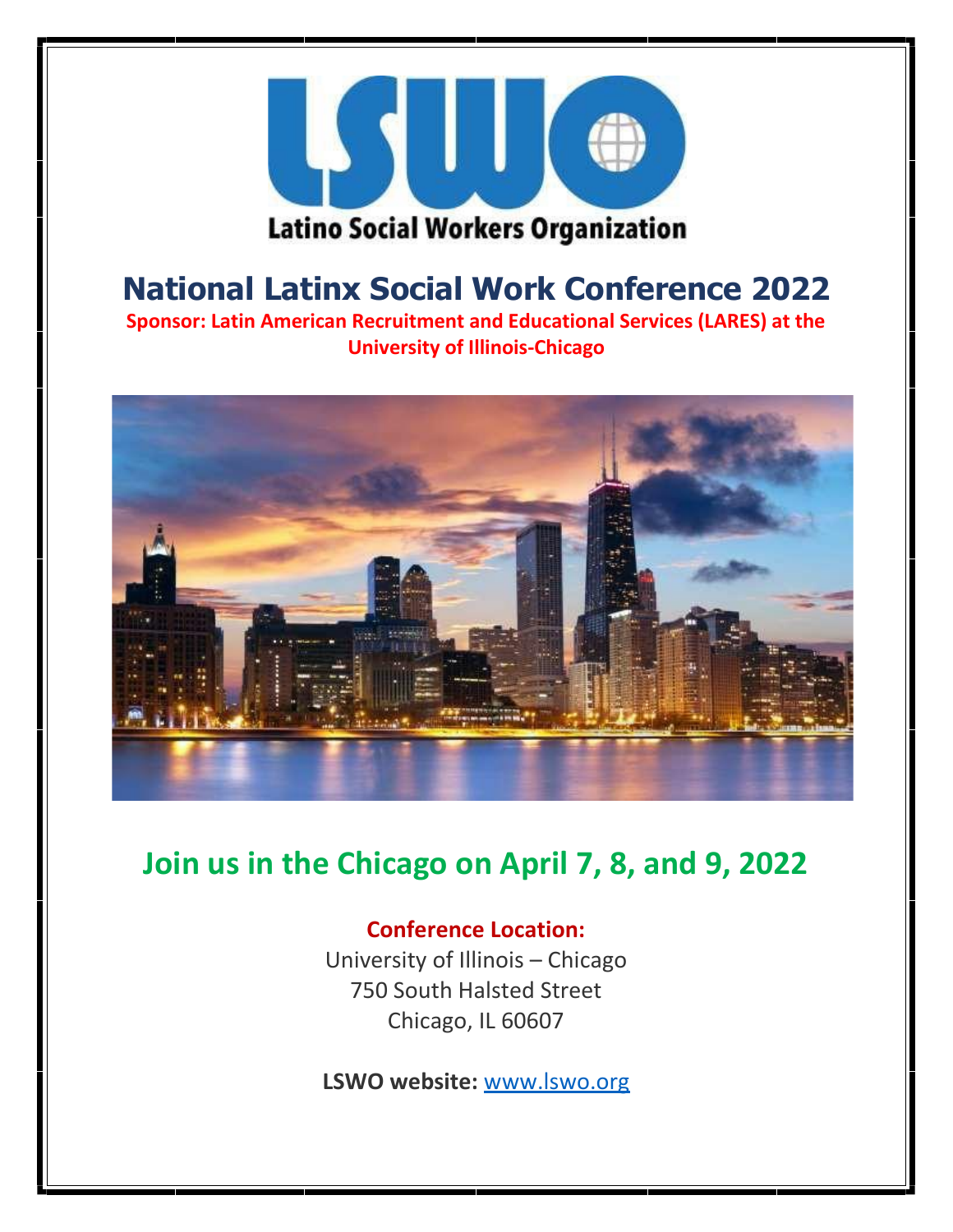# **Call for Workshops, Panels, and Student Poster Sessions April 7-9, 2022**

The goals of the presentations are to advance knowledge and skill in the areas of research, clinical practice, community intervention, and advocacy.

The LSWO Conference committee is open to all proposals which are concerned with Social Work Practice within Latinx communities. The Pandemic has changed social work practice in the future, as well as higher education. We look forward to proposals focusing on the Latinx community and the Pandemic. Consistent with all of our programs, we are seeking proposals on the following topics which have been asked for by previous attendees:

- Telehealth during the Pandemic
- Ethics Integration of technology, social media for therapeutic purposes, and confidentiality as it relates to documentation and privacy.
- Suicide and Self-mutilation
- Mindfulness-Based Cognitive Therapy
- Treatment of ADHD using medication and non-medication approaches
- Internal Family Systems Therapy Model
- Child Welfare
- Solution Focused Therapy
- Somatic Experiencing approach
- Autism and Sensory Disorders
- Emotionally Focused Therapy
- Social justice
- Immigration
- Unconscious Bias/Micro aggressionsintheworkplace.
- Issues of racial equity
- Advocacy Training
- School Social Work
- Faith/Spirituality in SW Practice
- Geographic Information Systems
- Library Social Work Practice
- Legal system (sexual harassment, immigration, rights in the workplace, incarceration)
- Leadership
- Attachment (addiction, trauma, education, children),
- Positive psychology
- Transference / countertransference
- Use of technologies (Apps, Ted Talks, Podcast)
- LGBTQIA Social WorkPractice
- Emotional intelligencewith children and adults
- Advanced practice in DBT
- Trauma Informed Care
- Complex trauma
- CBT/THC for treatment of pain and anxiety and completion of state forms
- Domestic Violence in the LGBTQ+ community
- Group Therapy in Latinx **Community**
- Arts/Music/Poetry in Therapy
- Community Organizing
- DACA
- Social Work / Police / EMT Response Approach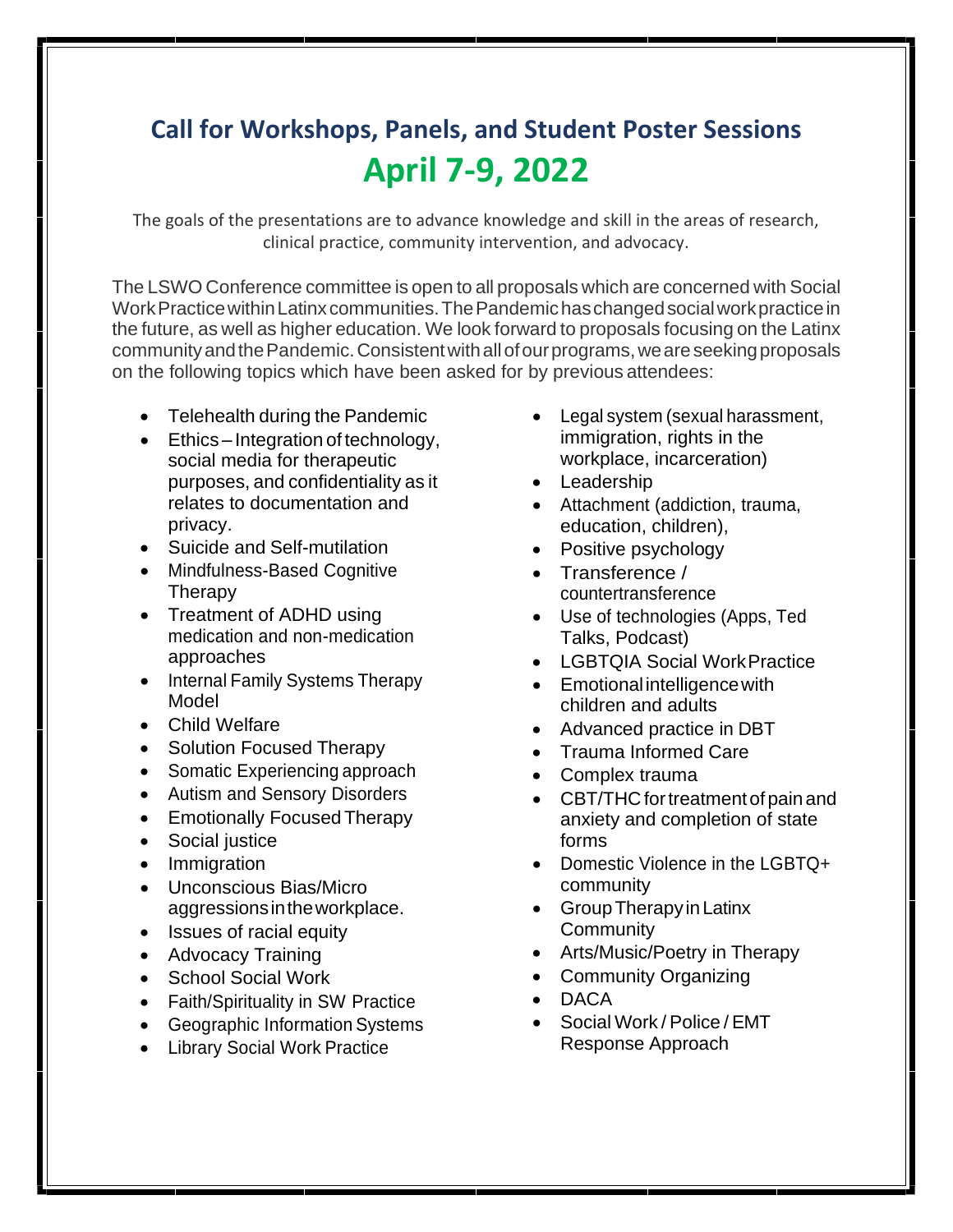➢ **Workshop and Panel Proposals are due by September 25, 2021** ➢ **Student Poster Sessions are due by November 15, 2021 Submissions will be assessed by the following variables:**

- Clarity, organization, and quality of content.
- Experience with and depth of knowledge about the proposal content.
- Innovation and creativity in practice, leadership, advocacy, and research.
- Relevance and applicability to clinical, mezzo, and macro practice, within the Latinx community
- Relevance to the Cultural Competency Standards and/or Code of Ethics
- Integration of ejournal literature, theories, frameworks, or perspectives, etc.

#### **A. Proposal Cover Sheet:**

1. An enticing, captivating presentation title (**up to 12 words max**) that clearly conveys the presentation content.

#### **B. Type of Presentation**

1. **Panel Presentations** are limited to 3 speakers, and **Workshop Proposals** are limited to up to 3 speakers, and **Student Poster Sessions** can have up to 2 presenters for poster sessions. (Note: When your ready to upload your proposal make sure the primary speaker provides the most accessible email address.

#### **C. Presenter Information for Workshops or Panel Presentations for Student Posters:**

- **1.** Each presenter's name, highest social work and/or other academic degree, license level, current job title, and employer. Indicate lead presenter if there is more than one presenter. **All communications regarding conference 2022 Conference go to the lead presenter who develops the proposal, and upload at [www.lswo.org](http://www.lswo.org/) o[r](http://www.lswo2020.com/) [www.lswo2020.com](http://www.lswo2020.com/)**
- 2. Each presenter's mailing address, phone numbers (work and home), and email address, and resume/vitaes.

#### **D. Questions Regarding Your ProposedPresentation**

The following questions may be answered with bullet points and/or 3 to 4 sentences:

- 1. What is/are the core idea(s) of the presentation?
- 2. What innovations in direct practice, administration, policy, research, education, advocacy, or theory are featured in your presentation?
- 3. What is the connection of your topic to issues of social and economic justice, culture, ethics, advocacy and/or policy? Please be specific.
- 4. Every presentation must address issues in the Latinx population. How will your presentation address them? Please be specific.
- 5. How will your presentation format engage the audience and promote interaction?(Based on feedback from past attendees, it is not acceptable to just read your PowerPoint presentation.)